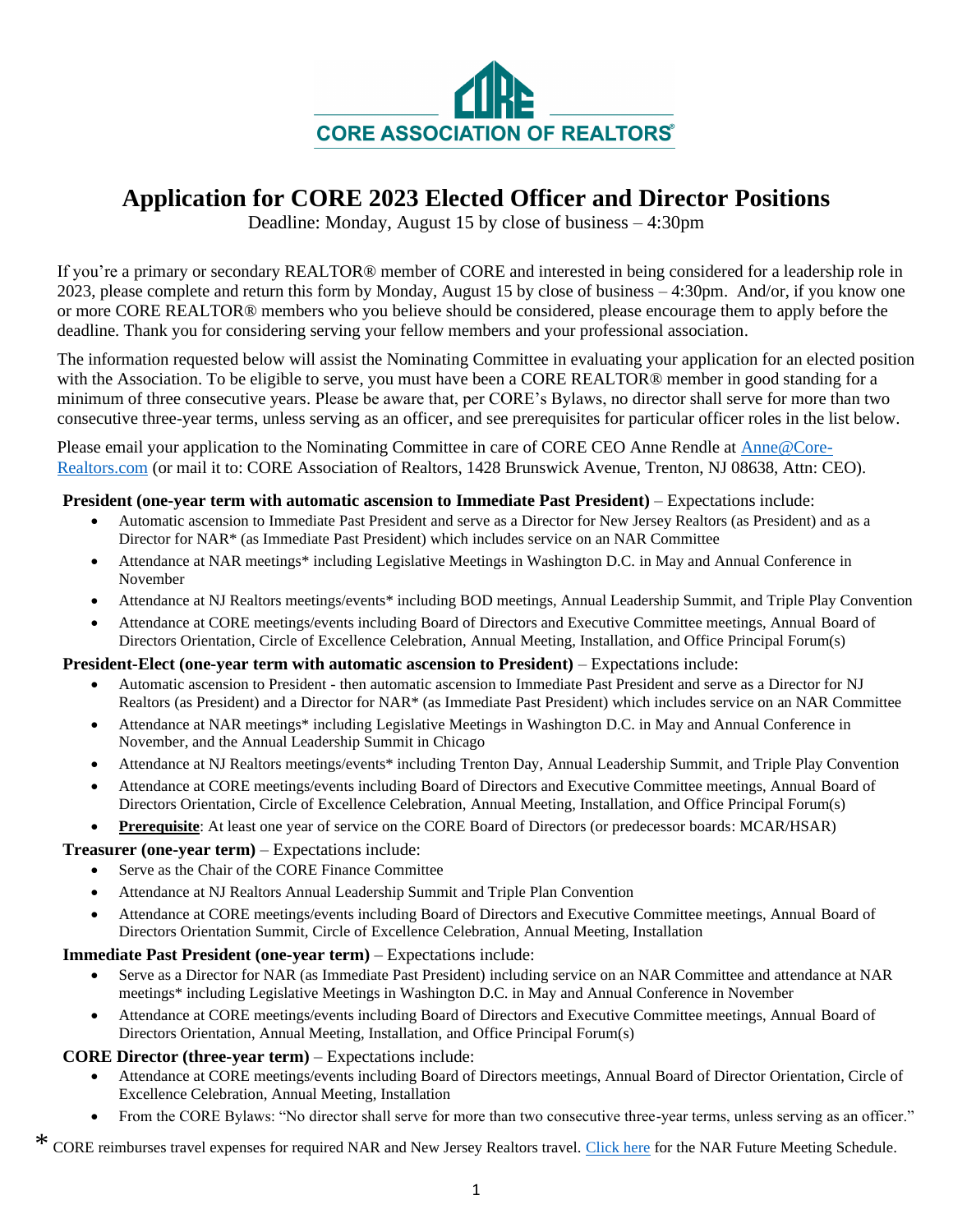|            | Please check desired position (or rank all positions you would accept, with 1 being your top choice):                                                                                                          |  |
|------------|----------------------------------------------------------------------------------------------------------------------------------------------------------------------------------------------------------------|--|
|            | President-Elect (1-year term, automatic ascension to President, then to Immediate Past President)<br>Treasurer (1-year term, includes service on the CORE BOD, Executive Committee and as Chair of the Finance |  |
| Committee) |                                                                                                                                                                                                                |  |
|            | CORE Director (3-year term - three positions available). Term limits from the CORE Bylaws: "No director shall serve for<br>more than two consecutive three-year terms, unless serving as an officer."          |  |
|            |                                                                                                                                                                                                                |  |
|            |                                                                                                                                                                                                                |  |
|            |                                                                                                                                                                                                                |  |
|            |                                                                                                                                                                                                                |  |
|            |                                                                                                                                                                                                                |  |
|            |                                                                                                                                                                                                                |  |
|            |                                                                                                                                                                                                                |  |
|            |                                                                                                                                                                                                                |  |
|            | Total number of years as a Realtor with CORE, Mercer County Assn, or Hunterdon/Somerset Assn: ________________                                                                                                 |  |
|            |                                                                                                                                                                                                                |  |
|            |                                                                                                                                                                                                                |  |
|            |                                                                                                                                                                                                                |  |
|            | New Jersey Realtors / NAR Committees or areas of service – please note years: ________________________________                                                                                                 |  |
|            |                                                                                                                                                                                                                |  |
|            | Community/civic involvement/membership/board of directors service in other non-profit organizations and note years:                                                                                            |  |
|            |                                                                                                                                                                                                                |  |
|            | Attendance at NAR Legislative meetings (May in D.C.), the NAR Annual Conference, and/or the Triple Play Tri-state Realtors                                                                                     |  |

\_\_\_\_\_\_\_\_\_\_\_\_\_\_\_\_\_\_\_\_\_\_\_\_\_\_\_\_\_\_\_\_\_\_\_\_\_\_\_\_\_\_\_\_\_\_\_\_\_\_\_\_\_\_\_\_\_\_\_\_\_\_\_\_\_\_\_\_\_\_\_\_\_\_\_\_\_\_\_\_\_\_\_\_\_\_\_\_\_\_\_\_\_\_\_\_\_\_\_\_